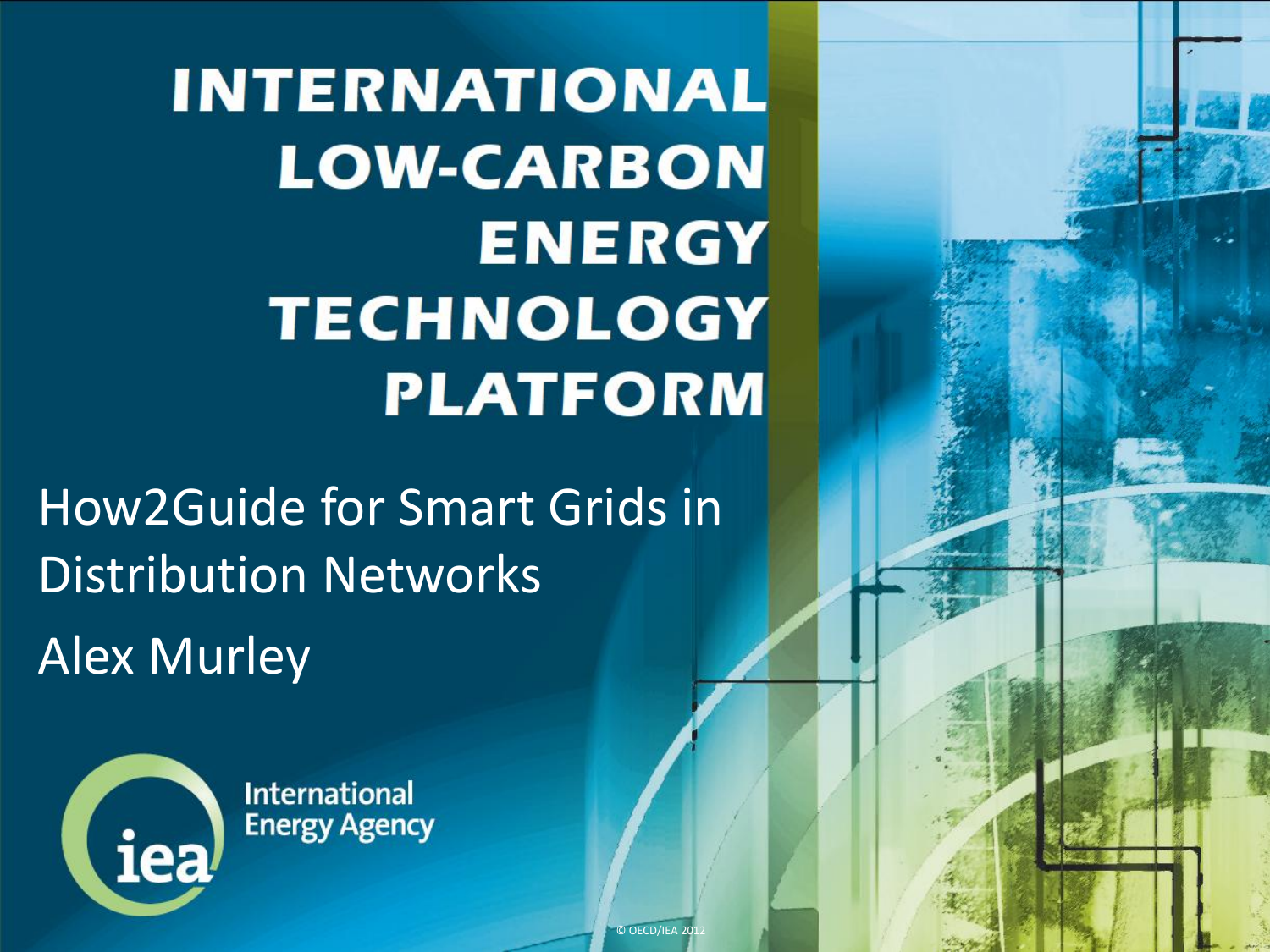

**ENERGY TECHNOLOGY** 

# **How2Guides**

• Develop technology specific guidance for national level policymakers on development and implementation of national technology strategy.

#### Context:

- ~20 IEA Global Technology roadmaps -published or under development
- Increasing demand for IEA guidance at national level
	- Bi-lateral support can be resource intensive

#### How2Guide:

- Technology, policy, and methodological guidance
- Catalyse the development and implementation of roadmaps
- National and Regional level focus
- Guidance will be technology (or system) specific
- Guidance will be geographically neutral (i.e. applicable in any country)
- Each How2Guide will be developed on the basis of up to 4 technical workshops, each hosted in a different global regions against a diverse range of geographical and market contexts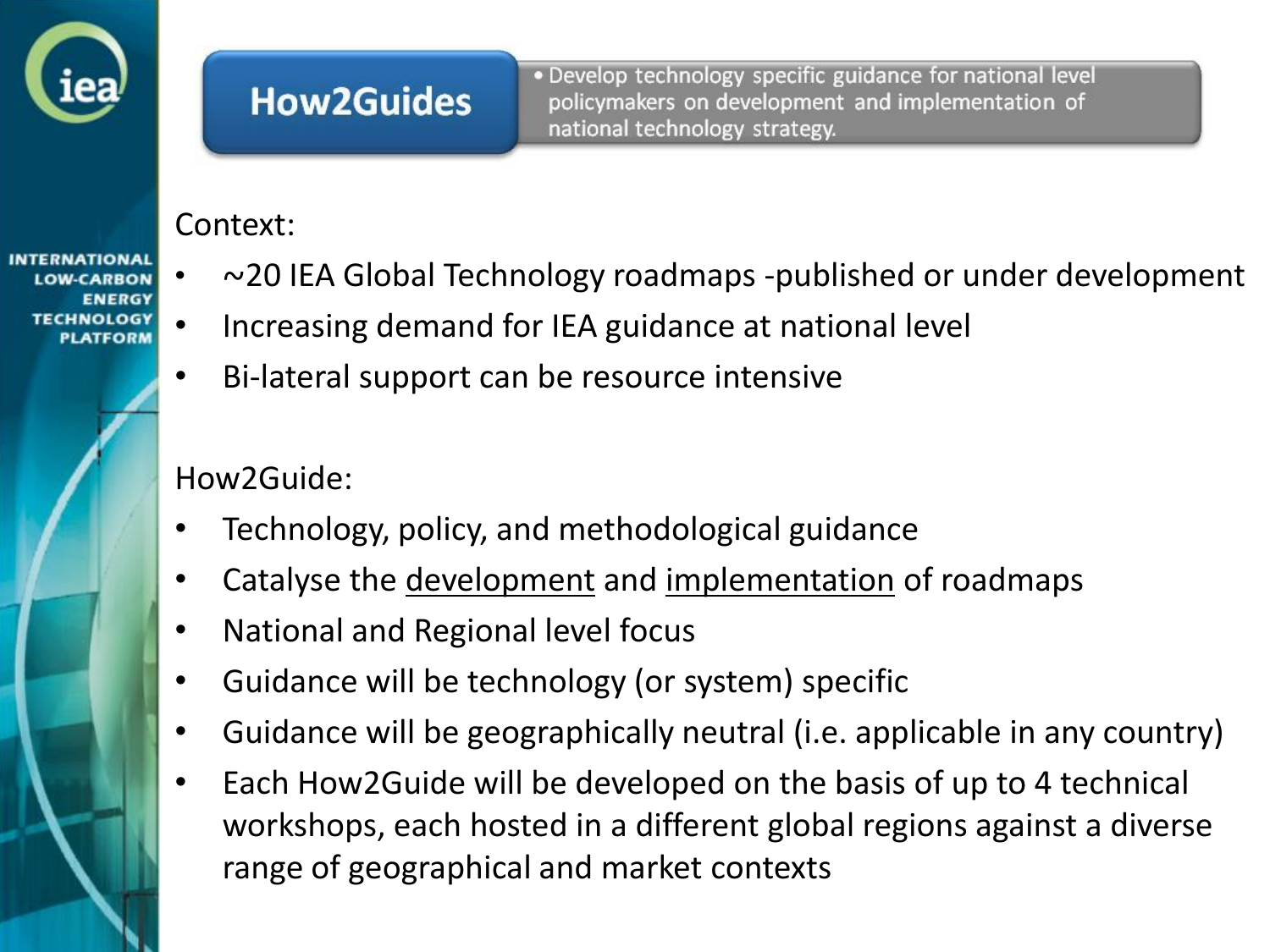

**TERNATIONAL** 

**ENERGY TECHNOLOGY** 

# **How2Guides**

· Develop technology specific guidance for national level policymakers on development and implementation of national technology strategy.

Content summary:

- WHAT are the salient policy issues for development/deployment?
- WHY are they important, and what are their impacts?
	- WHICH solutions represent realistic options? Priority/solution pathways?
- WHO are the relevant stakeholders (per identified policy issue)?
- HOW Best practice methodology on roadmap development
- HOW Best practice methodology on roadmap implementation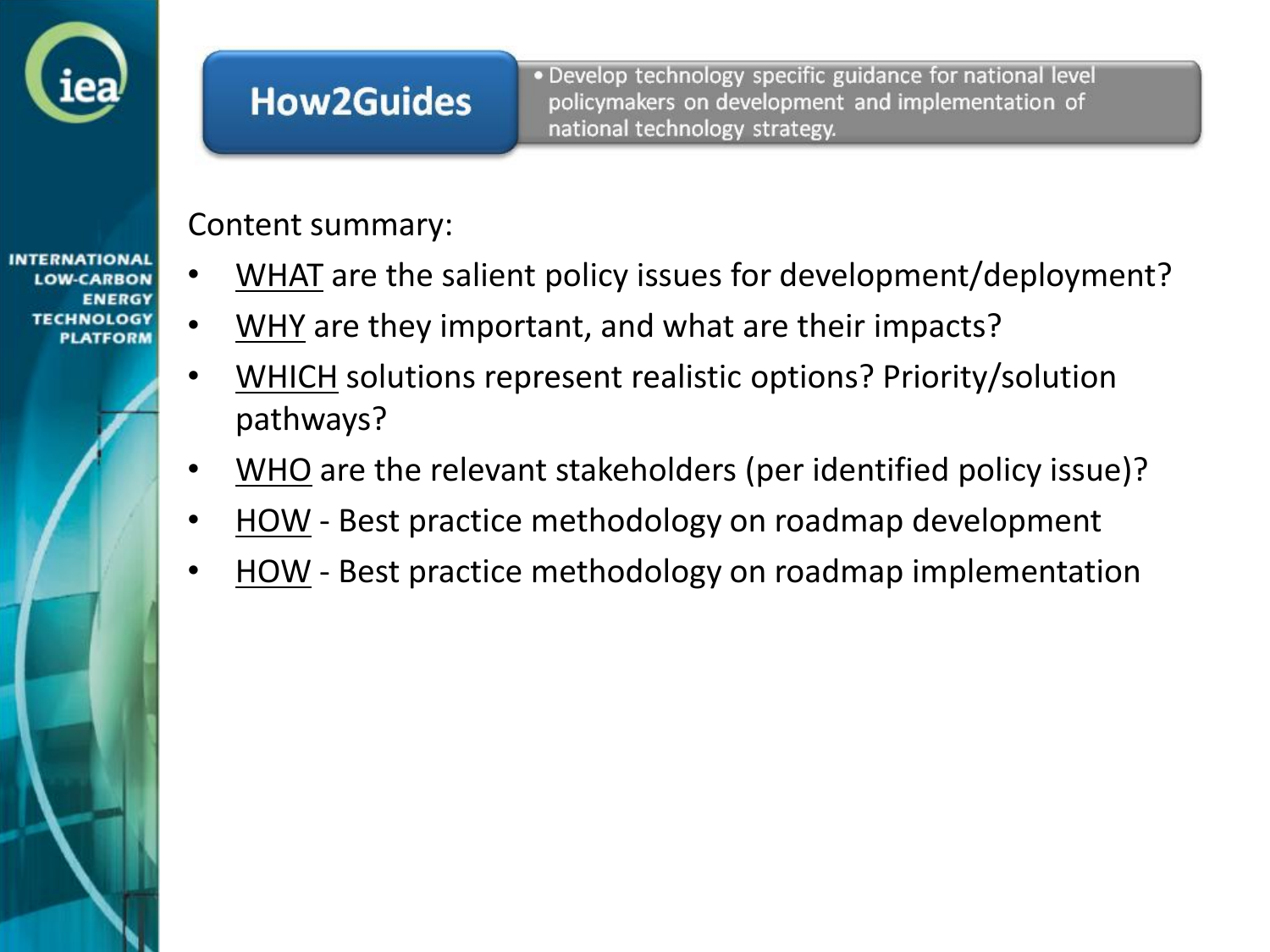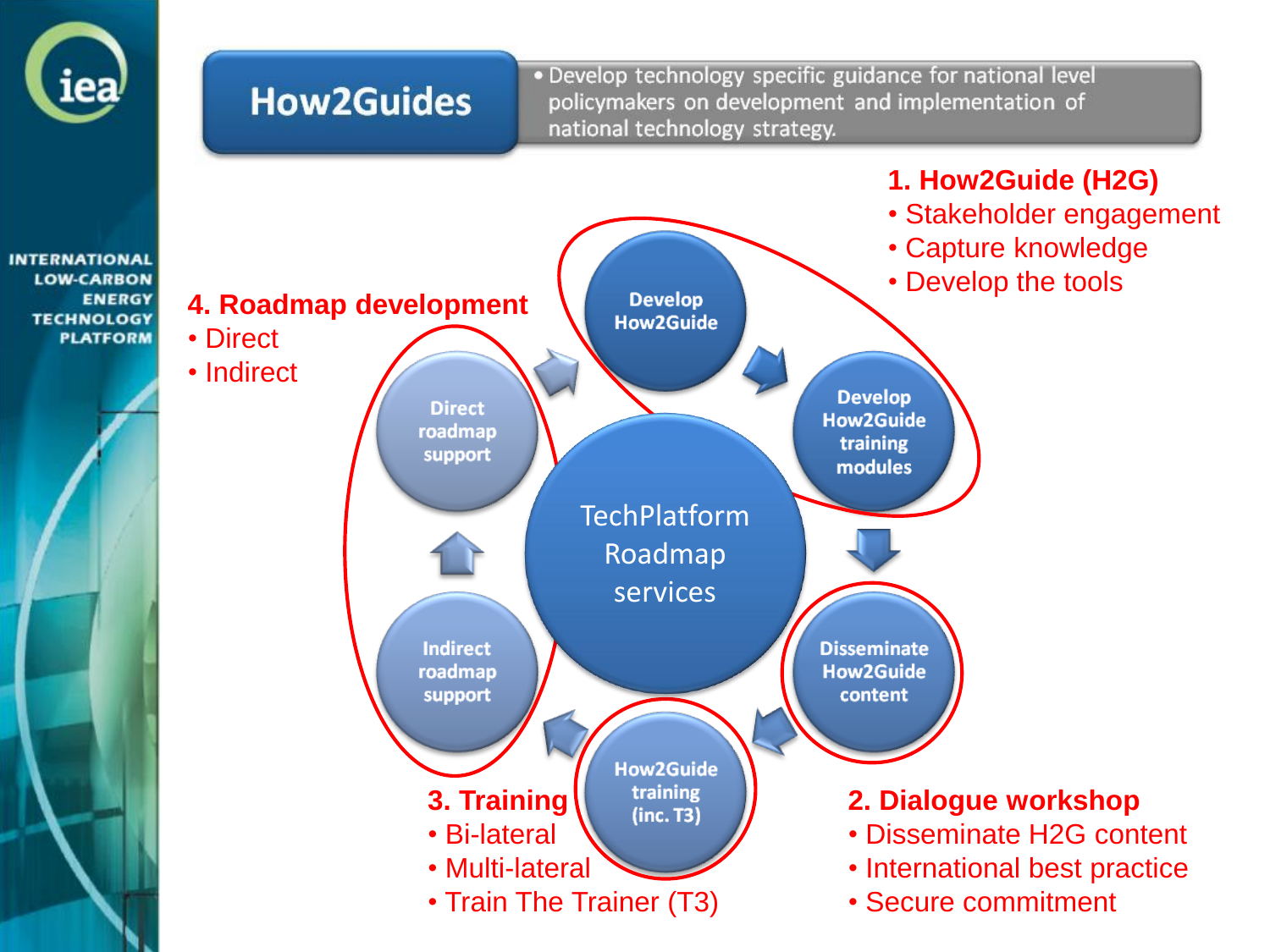

## **How2Guides**

· Develop technology specific guidance for national level policymakers on development and implementation of national technology strategy.

FNFRGI **TECHNOLOGY** ATEODI

### • **Smart Grids in Distribution Networks**

- Partners: SENER, ISGAN, USDoE, SwissDoE, GE, ADB, SEAI
- $-1$ <sup>st</sup> workshop = March 26 28, 2012, Mexico City (SENER)
- 2<sup>nd</sup> workshop = 12-13 September2012, Dublin (SEAI)
- 3 rd workshop = 23-24 October 2012, Manila (ADB)
- 4<sup>th</sup> workshop = February 2012 (TBC)

### • **Other H2G technologies:**

- Wind Energy
- Bioenergy heat and power
- Solar PV